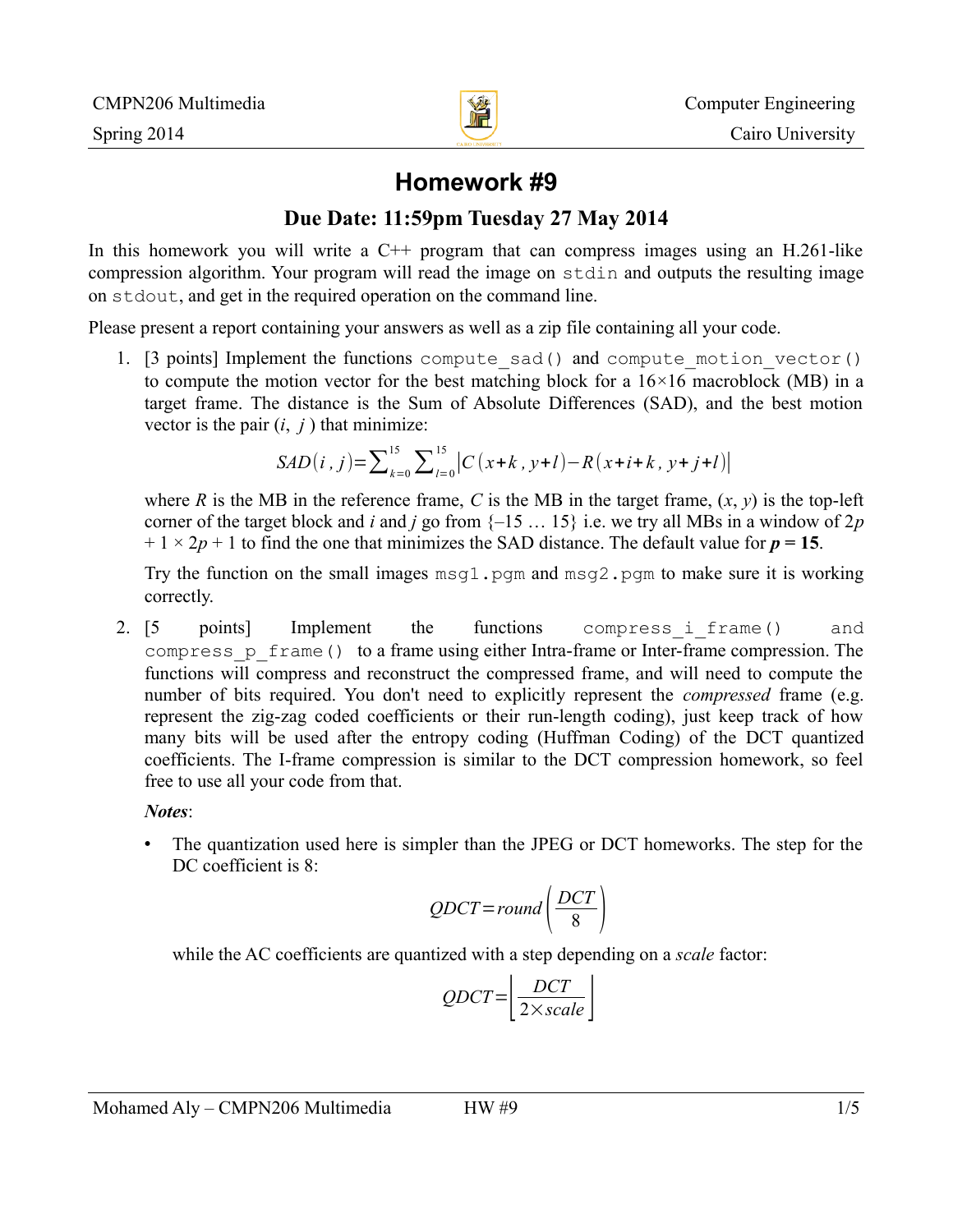where *scale* is an integer in the range [1, 31]. Use a default value of *scale =* **4**.

- The quantized values for each  $8\times8$  block are run-length coded (RLC) in the same zig-zag order of the JPEG compression. Although the H.261 performs entropy coding with a fixed Huffman Tree, you will not need to perform entropy coding for this homework. Just use a **14-bit** fixed code for every (run, level) pair, where *run* is the number of consecutive zeros followed by a value of *level*. *run* uses 6 bits for values [0, 63] and *level* uses 8 bits to represent values [–128, 127].
- In the P-frame coding, compute the best motion vector in the reference frame. You will have three possibilities depending on the value of the SAD:
	- The SAD is too large, e.g. larger than 500, in which case the MB is coded as in I-frame coding i.e. no motion compensation is applied.
	- The SAD is too small, e.g. below 50, in which case the MB is assumed to equal its best matching MB from the reference frame i.e. just send the motion vector.
	- The SAD is between 50 and 500, in which case you will compute the difference between the target MB and its best match, pass this through the DCT, quantization, and entropy coding, and send the motion vector and the coded coefficients to the decoder.
- You will need to think about what information you need to encode for each MB e.g. its type (motion-comprensated inter-block with data, motion compensated inter-block without data, intra-block), DCT coefficients, … etc. See the code for more details.
- Although the H.261 standard uses Huffman coding with a fixed table for the motion vector (and also uses motion vector prediction), you will not need to perform prediction or entropy coding for this homework. Assume the motion vectors are coded with a **10-bit** fixed code, where 5 bits are used for each of the horizontal and vertical components, which take values in the range  $[-15, 15]$ .

Try the function on the small images  $msq1$ . pgm and  $msq2$ . pgm to make sure it reconstructs a good approximation for them and correctly decodes them their compressed versions.

3. [4 points] Implement the function compress\_movie() to compress a set of frames using an H.261-like compression algorithm. Try the function on the included *Suzie* movie movie, using a standard setting of  $p = 15$ ,  $N = 16$ ,  $M = 3$ , and *scale* = 4. Compute the number of bits required for the compressed movie, and form a movie of the reconstructed movie (using the reconstructed frames) using the ffmpeg program:

```
# install ffmpeg
sudo apt-get install ffmpeg
# put the image files image-*.pgm into a movie with frame
# rate 12 fps
ffmpeg -r 12 -i suzie-hat-%03d.pgm -vcodec png suzie-hat.avi
```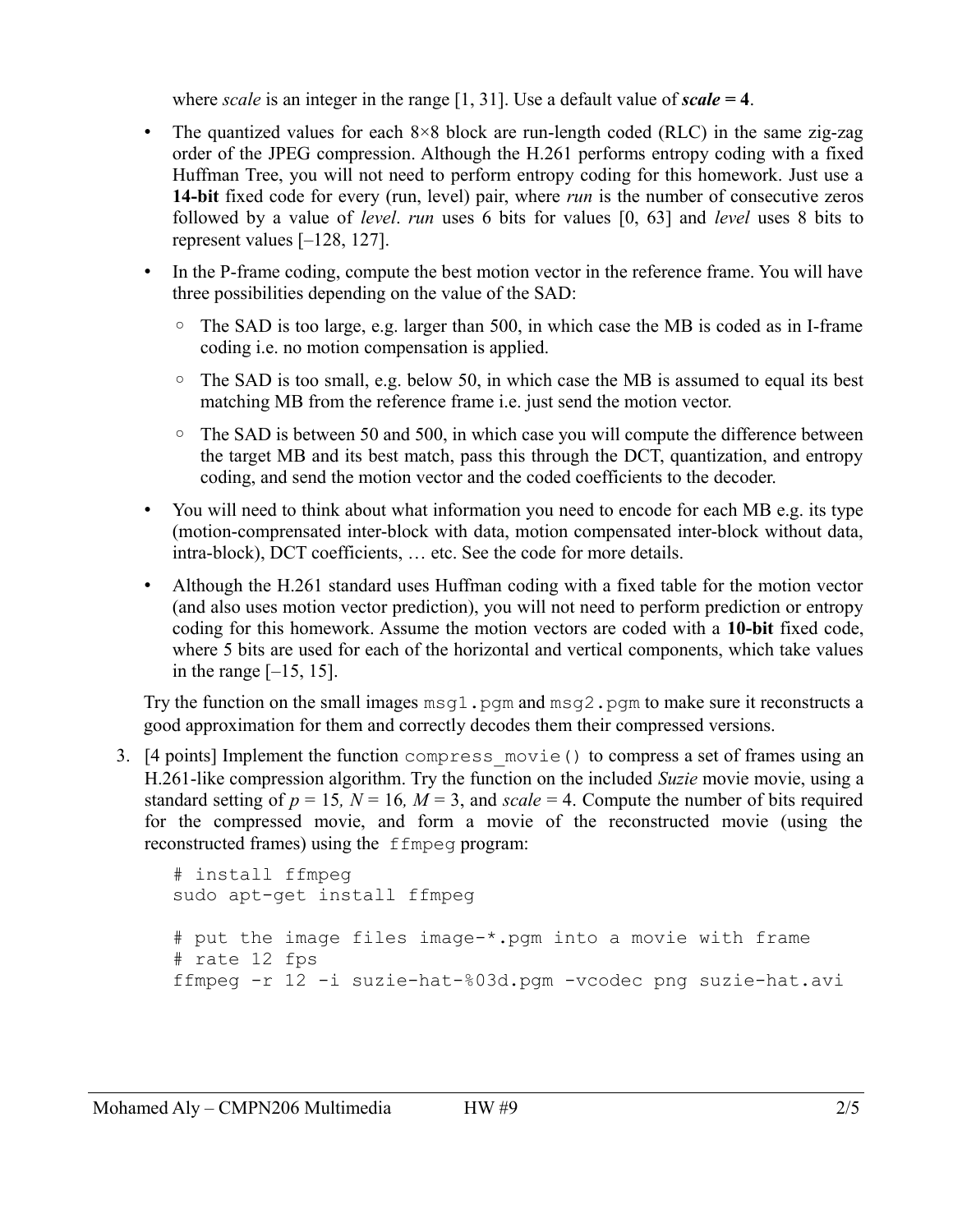- 4. [2 points] Try your movie compression algorithm with different parameter settings for:
	- 1. The number of I- and P-frames e.g.  $M = 0$  (no inter-frame compression i.e. JPEG-like compression for each block), 1 (1 P-frame between each two I-frames), 2, 3, 4, and 5.
	- 2. The *scale* factor for the quantization e.g. *scale* = 1, 2, 4, 8, 16.

Comment on the output file size (number of bits required) and the subjective quality of the reconstructed movie for each setting.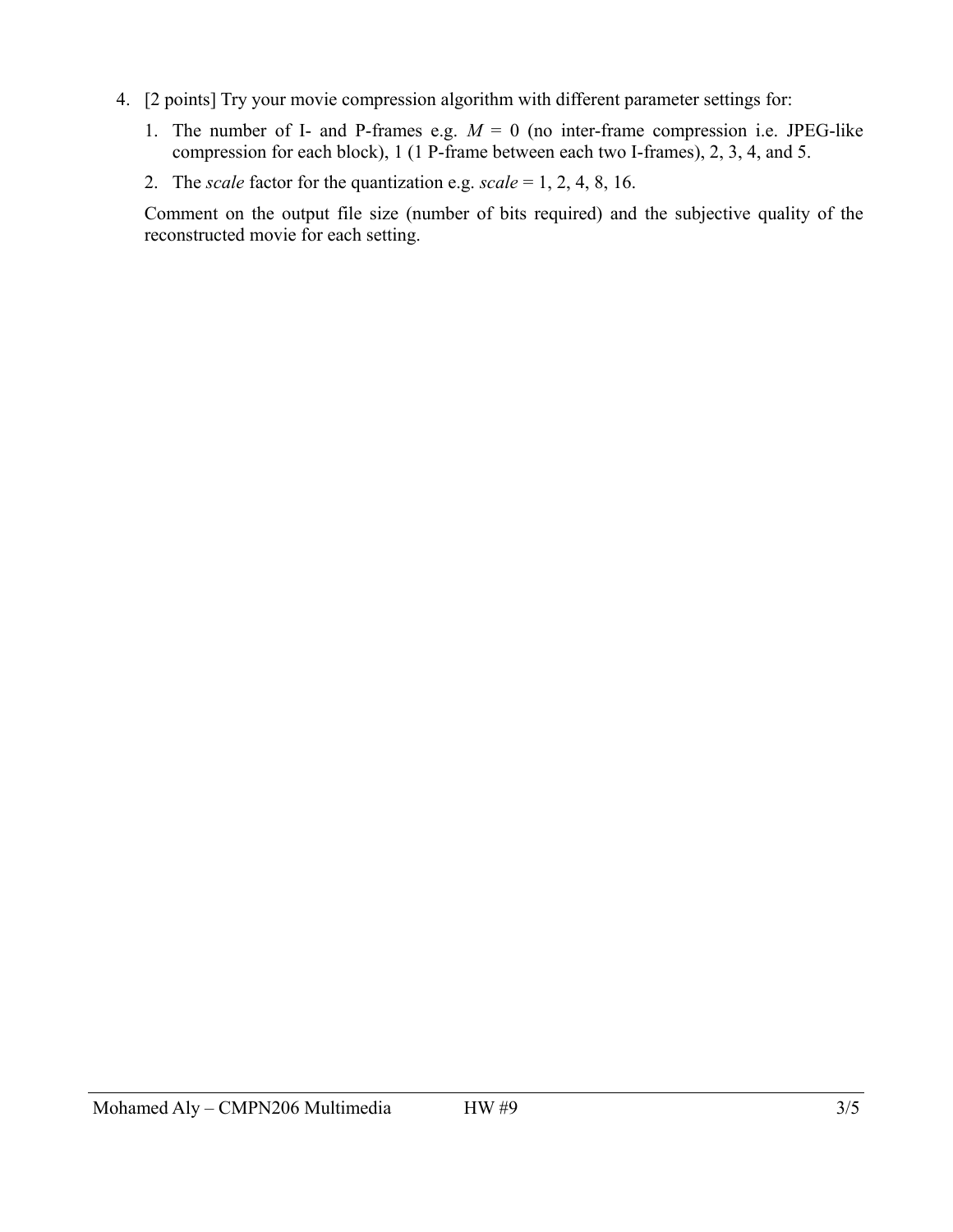## *Command Line*

You need to modify the main file hw09.cpp to include the required functionality. Your program should be named hw09, and should be called as follows:

• To compute the motion vector for a given MB in the target frame on stdout:

```
cat r.pgm t.pgm | ./hw09 -compute mv p N x y
```
where *p* is search window size, *N* is the size of the macroblock,  $(x, y)$  is the top-left corner of the MB in the target frame, and the reference (r.pgm) and target (t.pgm) frames are passed to stdin. For example, to compute the motion vector for a MB of size  $2\times 2$  in msg2.pgm starting at (4, 5) to the best matching in msg1.pgm with  $p = 2$ , you could run:

```
cat msq1.pqm msg2.pqm | ./hw09 -compute mv 2 2 4 5
```
• To compress a frame using I- or P-frame compression and output the reconstructed frame on stdout:

cat r.pgm t.pgm | ./hw09 -compress t scale

where *t* is the type (*I* or *P*) is search window size, and *scale* is the quantization scale. For example, to compress the frame suzie-003.pgm using I-frame compression, you could run:

cat suzie-003.pgm | ./hw09 -compress I

and to compress the frame suzie-003.pgm using P-frame compression with the reference frame suzie-001.pgm and scale  $=$  4, you could run:

```
cat suzie-001.pgm suzie-003.pgm | ./hw09 -compress P 4
```
• To compress a movie and output the reconstructed frames, you could run:

./hw09 -compress movie inframes outframes NF M

where *inframes* is the format for the input frames, *inframes* is the format for the output frames, *NF* is the number of frames, and *M* is the number of P-frames between each two I-frames. The output reconstructed frames are written in the sameFor example, to compress the *suzie* movie with  $M = 3$ , you could run:

./hw09 -compress\_movie suzie-%03d.pgm suzie-hat-%03d.pgm 150 3